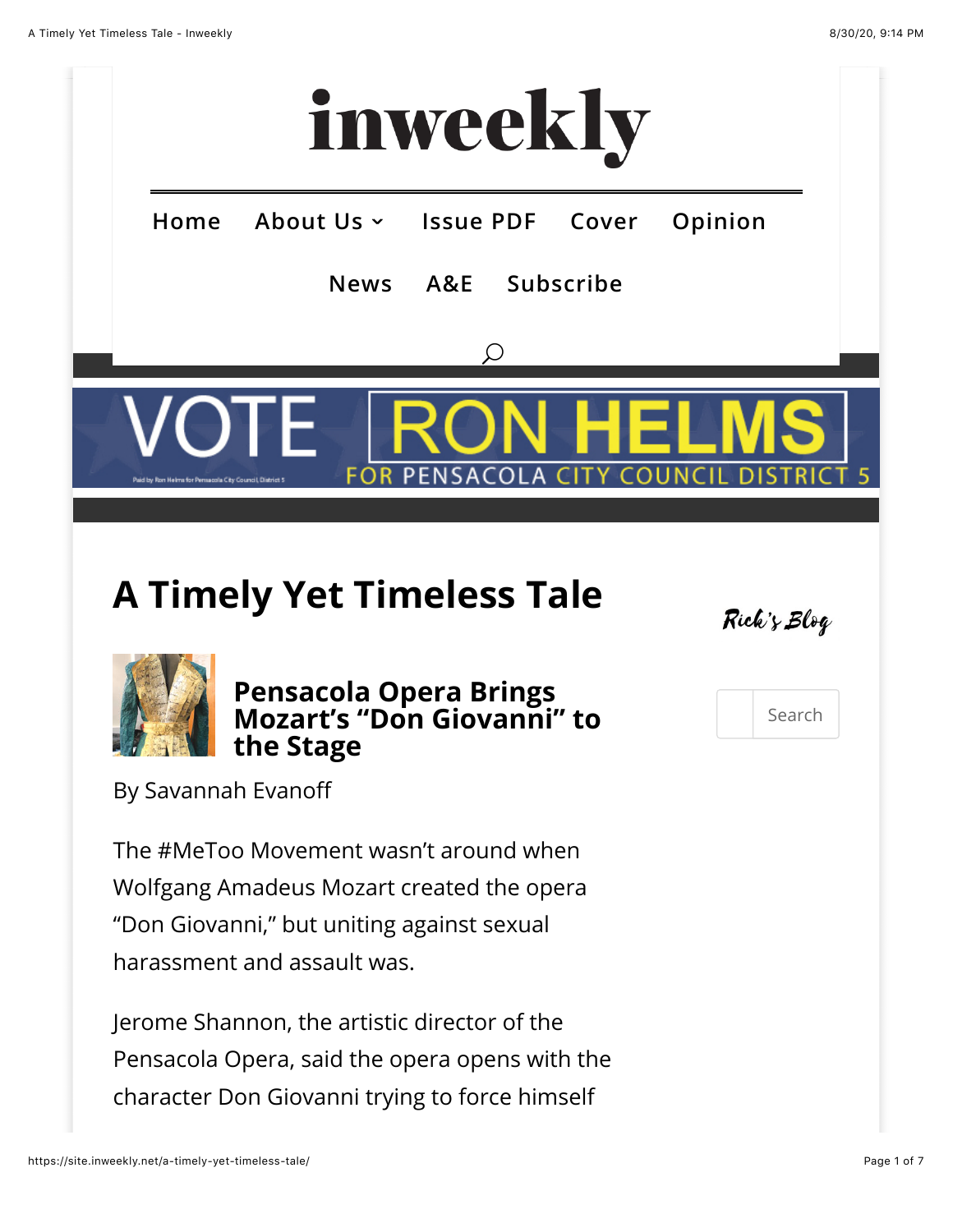on a young woman. As the show continues, several characters unite, finding him their common enemy.

"These three or four different characters have all been wronged by Giovanni that would not normally be allies and all join together as an alliance to work on bringing him down," Shannon said. "What I always say is we're meeting this guy Don Giovanni on what is going to be the worst day of his life. Everything he tries to do fails … I think the moral to the story is you see him dragged out to hell. That's what happens."

He and Fenlon Lamb, the stage director, agree Pensacola Opera's performance of "Don Giovanni" is especially relevant in light of Harvey Weinstein's trial beginning.

"It's pretty timely I think, and it is a timeless story," Lamb said. "People ask me, 'Why tell these old stories?' and I keep saying, 'Because we haven't learned the lessons from them yet.'"

In an equally timely turn of events, Lamb, a freelance director, is Pensacola Opera's first female stage director.

Lamb grew up thinking she could do anything—









**Current Issue**



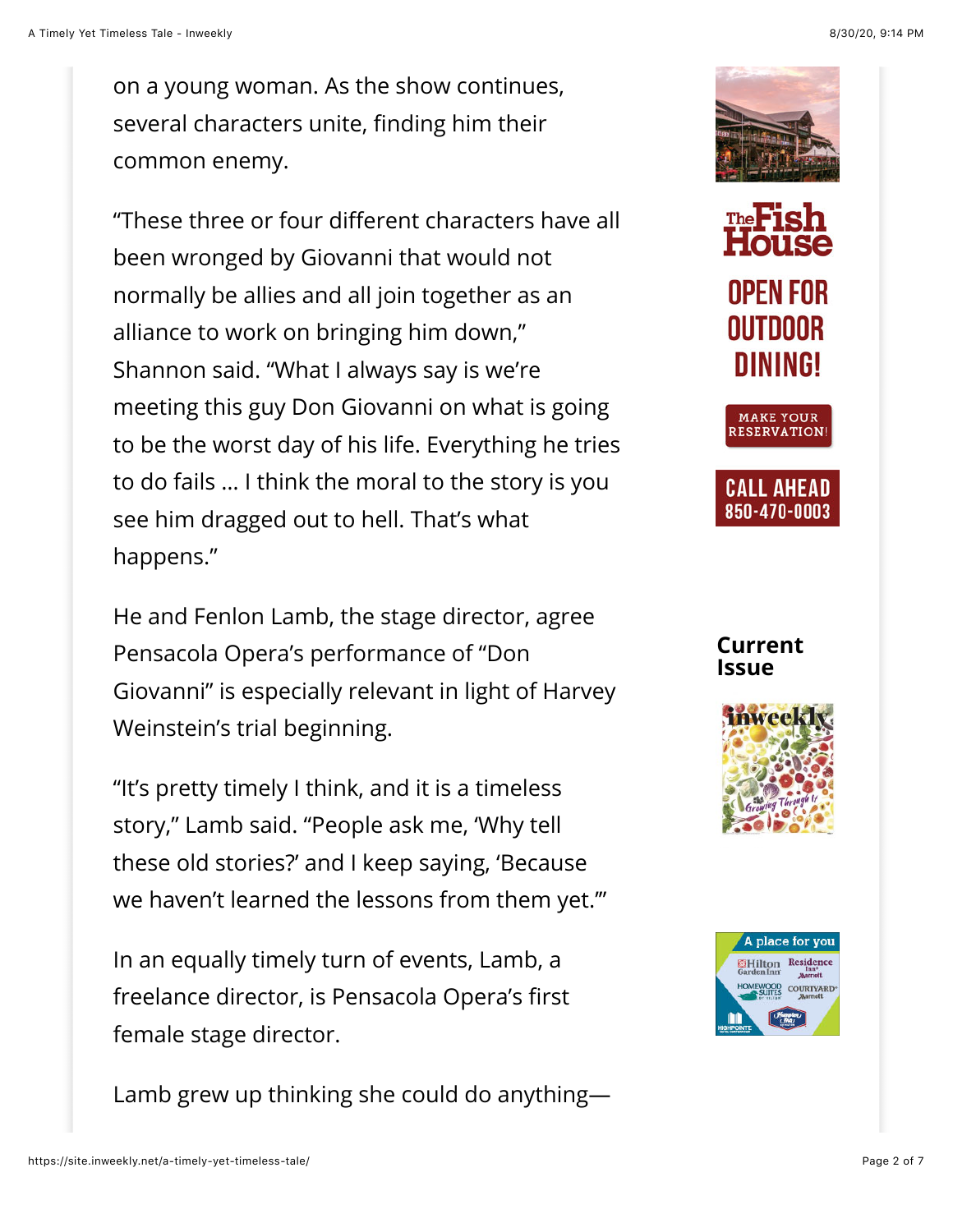her parents raised her that way, she said.

"I was an opera singer first for about 15 years, and when I switched over to being a director, it didn't even dawn on me that I would be in power or would be an example," Lamb said. "It just made so much sense for me. Now I look at it, and I have to mind my Ps and Qs and do a great job and create opportunities for the younger generation."

Lamb thinks it's important to engage different voices in opera. Like conductors, female directors are uncommon, Lamb said. Classical music is largely male based, she said.

"It's only in the past five or 10 years that women have been climbing up and saying, 'Hey, we're just as good at this,'" Lamb said. "I direct around the United States now, and there are some companies that just haven't had the opportunity (to have a woman direct). It's always great to know I'm getting the opportunity to be in a place a woman has never been. We tell the story in a slightly different way. We have a different perspective."

Lamb is also the director of Papermoon Opera Productions, which creates set pieces and costumes out of paper. Maureen Thomas, the

## **Special Issues**





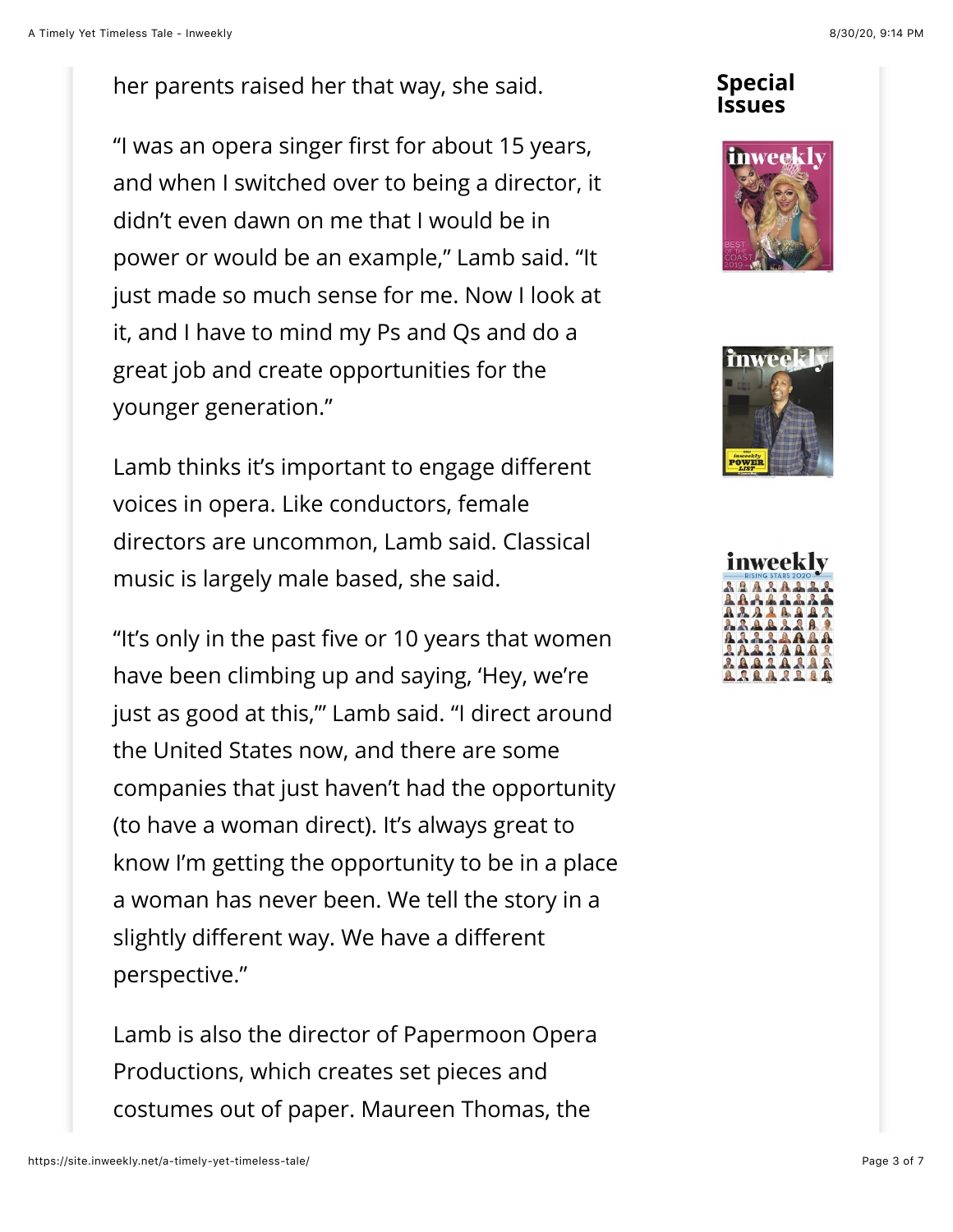costume designer, created three paper looks for the women in Pensacola Opera's "Don Giovanni."

"Often we create these paper sets and paper costumes, and people don't recognize that's true, 'Oh, that couldn't be paper; that's fabric or wood,'" Lamb said. "What's particularly special about it this time is it has a real dramaturgical edge. It actually tells the story. We're creating looks for these women so that after Don Giovanni has his way with them or has interacted with them, he basically turns them into paper. It tells a story very strongly about what his feelings about women are. They're disposable."

The music is as timeless as its storyline. Shannon calls the opera a masterpiece, explaining it came from one of Mozart's most productive periods of life.

"There's a few people who I always wonder what music would be like had they lived longer, and he is definitely one of them," Shannon said. "He died when he was 33 years old, and you wonder, where would classical music be today had he lived a full life?"

Mozart excelled in chamber, symphonic, piano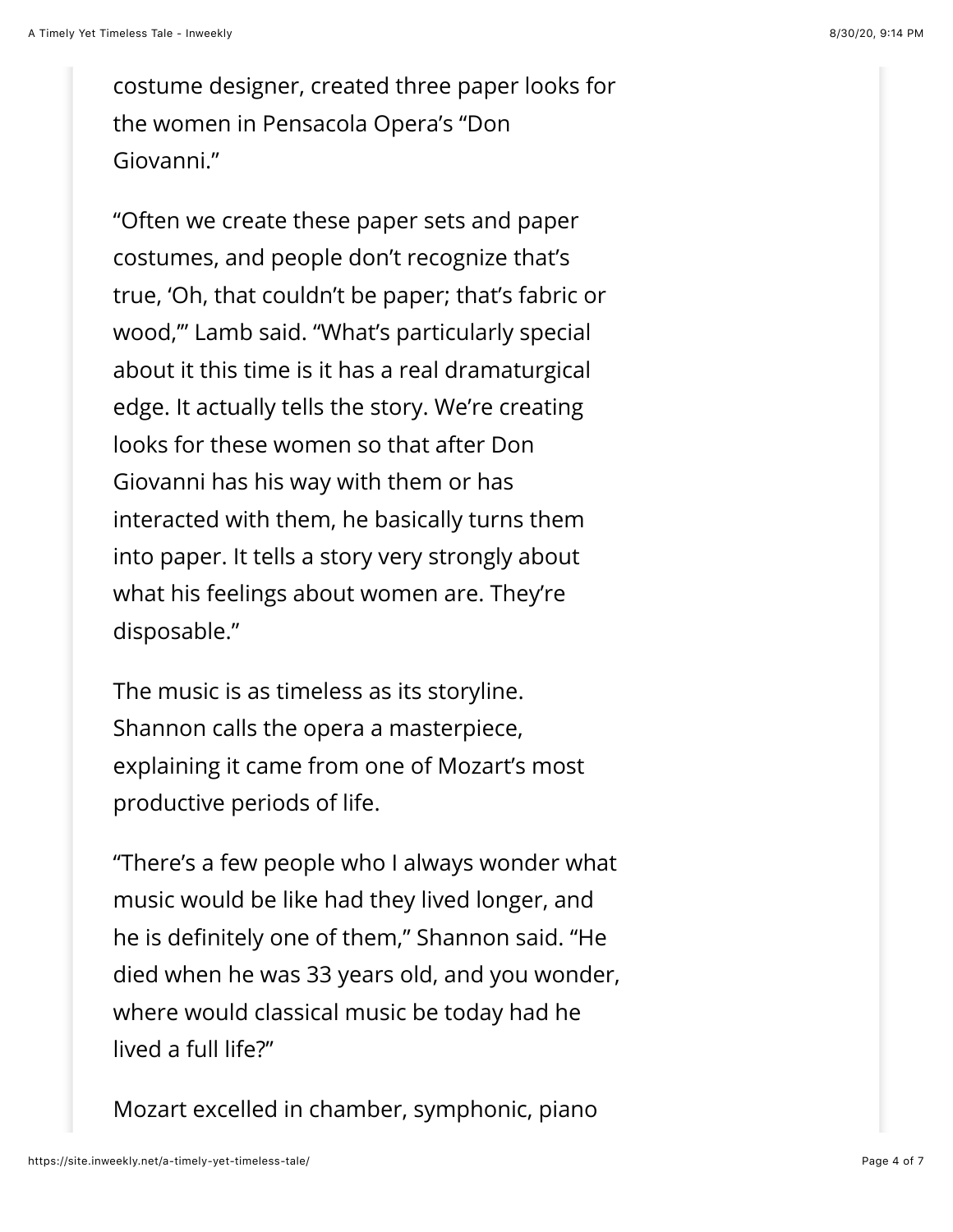and choral music, Shannon said. He had a gift for melody.

"Mozart has this ability to create ensemble work by starting with one or two characters and it grows to three or four and more and you have this incredible ensemble going on," Shannon said. "People can be standing on the stage together and all be expressing a different thought from the person next to them. However, it all makes sense because they're singing together."

While the opera is traditional, Pensacola Opera's performance won't be. The elegant music inspired Shannon to change the time period of the show to the 1920s.

"The music feels like it's elegance from the artdeco period—long, slim-lined, gentlemen in tails and formal wear and this façade of civilized society, and underneath is this undercurrent of evil," Shannon said.

"It makes it a little more accessible," Lamb said. "Sometimes when it's way back in a period style, it's a little far from our psyche."

Pensacola Opera hasn't performed "Don Giovanni" since 2002, which motivated Shannon